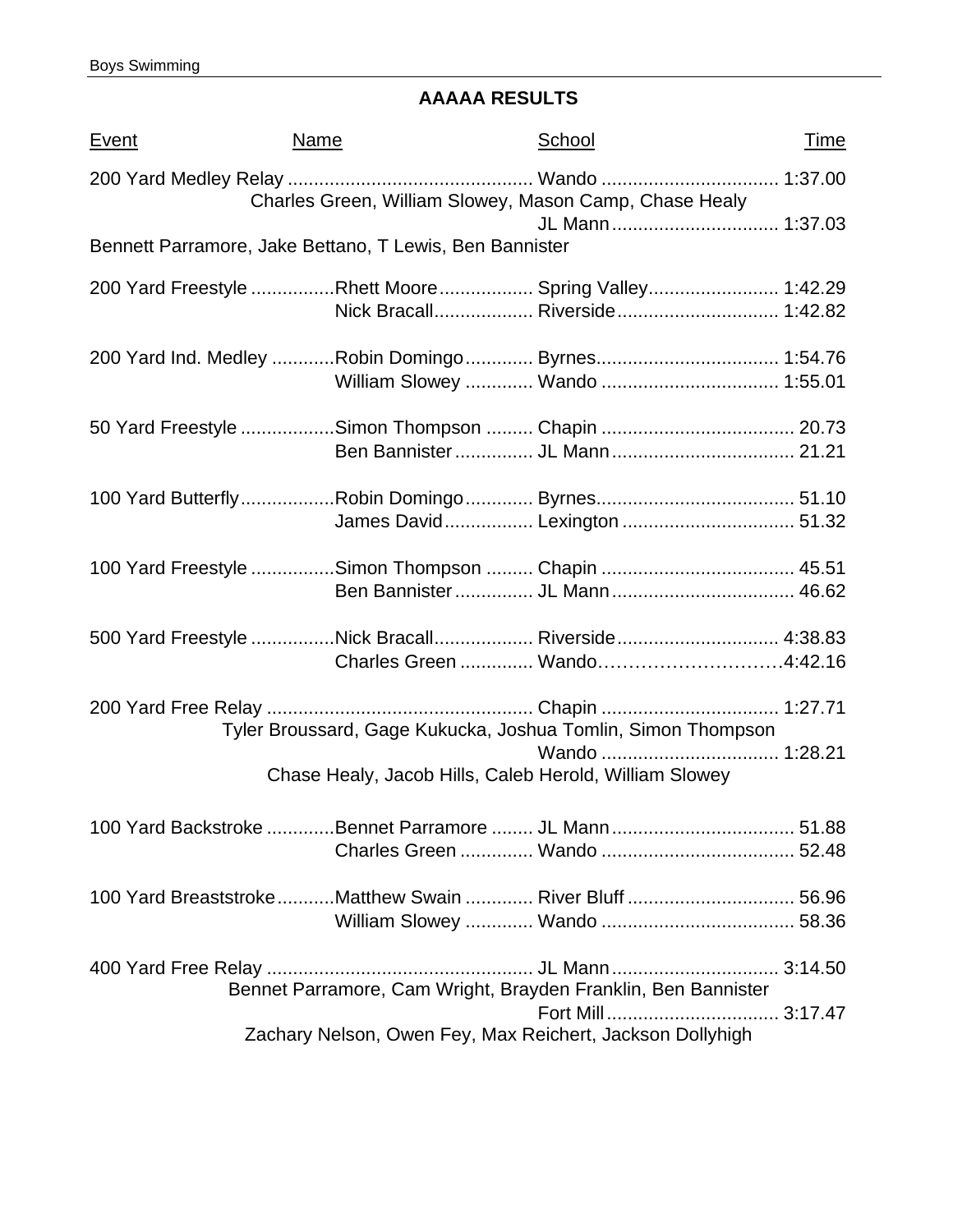## **AAAA RESULTS**

| Event | Name                                                          | School                                                     | <u>Time</u> |
|-------|---------------------------------------------------------------|------------------------------------------------------------|-------------|
|       |                                                               | Joseph Lilley, Nils Bognar, Devin Council, Barrett Presley |             |
|       | Benjamin Tanner, Darden Tate, CJ Kingston, Hayes Hilton       |                                                            |             |
|       | 200 Yard Freestyle Davis Stachelek Greenville 1:40.44         | Luke Nixon James Island 1:42.47                            |             |
|       | 200 Yard Ind. Medley Nils Bognar  Eastside  1:52.21           |                                                            |             |
|       |                                                               |                                                            |             |
|       |                                                               |                                                            |             |
|       | 100 Yard Freestyle Davis Stachelek Greenville 46.43           |                                                            |             |
|       | 500 Yard Freestyle Luke Nixon James Island 4:41.95            | Blaise Minkler  Hilton Head Island  4:46.04                |             |
|       | Joseph Lilley, Alex Talbot, McClain brown, Barret Presley     |                                                            |             |
|       | Davis Stachelek, Charlie Whitlock, Austin Hamby, Zander Brett |                                                            |             |
|       | 100 Yard Backstroke Nils Bognar  Eastside  51.13              |                                                            |             |
|       | 100 Yard BreaststrokeDarden Tate AC Flora 57.08               | Blasie Minkler  Hilton Head Island  59.91                  |             |
|       | Hayden Quigley, Lincoln Council, Devin Council, Nils Bognar   | Luck Beckham  3:20.83                                      |             |
|       | Samuel Seifert, Jack Abrams, Colby Schleier, Stephen Russell  |                                                            |             |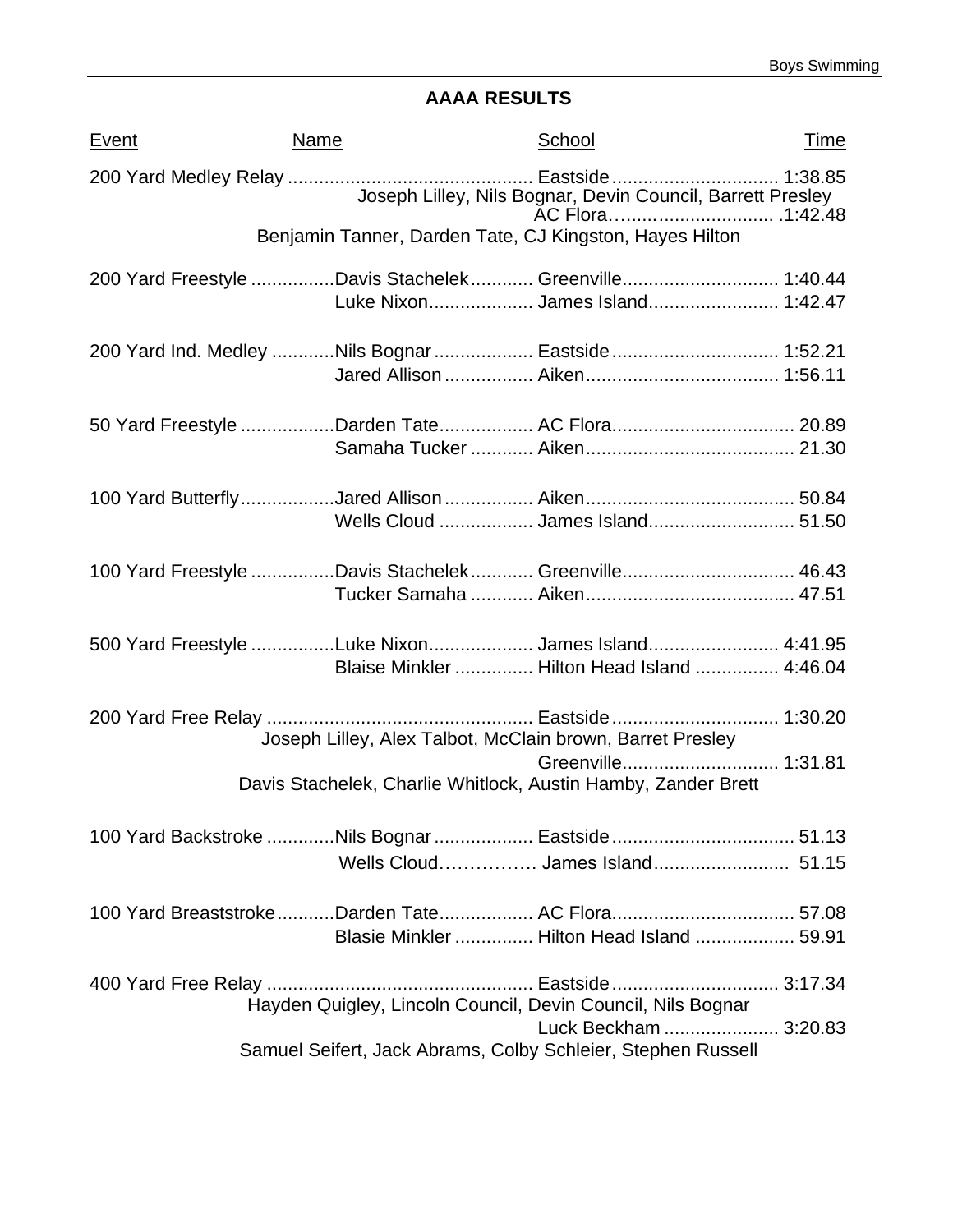### **AAA RESULTS**

| <b>Event</b> | <b>Name</b>                                                        | School                                          | <u>Time</u> |
|--------------|--------------------------------------------------------------------|-------------------------------------------------|-------------|
|              | Owen Fritts, Matthew Picard, Justin Hafner, Asher Western          |                                                 |             |
|              |                                                                    | Southside Christian 1:40.47                     |             |
|              | John Walker Bolding, Sam Harmon, Drew Schutt, Nate Dehollander     |                                                 |             |
|              | 200 Yard Freestyle Colin Jordan  St. Joseph's  1:45.68             |                                                 |             |
|              |                                                                    | Matthew Picard Bishop England 1:46.07           |             |
|              | 200 Yard Ind. Medley Jack Mezzogori Christ Church 1:52.79          |                                                 |             |
|              |                                                                    | John Walker Bolding Southside Christian 1:59.06 |             |
|              |                                                                    |                                                 |             |
|              |                                                                    |                                                 |             |
|              | 100 Yard ButterflyDrew Schutt Southside Christian 52.21            |                                                 |             |
|              |                                                                    |                                                 |             |
|              | 100 Yard Freestyle Colin Jordan  St. Joseph's  47.57               |                                                 |             |
|              |                                                                    | TJ Rickard  Greer Middle College  47.99         |             |
|              | 500 Yard Freestyle Jack Troy  Academic Magnet  4:51.14             |                                                 |             |
|              |                                                                    | Drew Schutt Southside Christian 4:55.53         |             |
|              | Ben Panosian, Dalton Davis, Brody Runion, TJ Rickard               |                                                 |             |
|              |                                                                    |                                                 |             |
|              | Wyatt Weir, Davis Katz, Charlie Reyner, Jack Mezzogori             |                                                 |             |
|              | 100 Yard Backstroke Jack Mezzogori Christ Church 52.13             |                                                 |             |
|              |                                                                    | Jack Troy Academic Magnet 52.96                 |             |
|              | 100 Yard BreaststrokeJohn Walker Bolding Southside Christian 59.40 |                                                 |             |
|              |                                                                    | Sam Harmon  Southside Christian 1:00.88         |             |
|              |                                                                    |                                                 |             |
|              | Justin Hafner, Ben Atwood, Matthew Picard, Owen Fritts             |                                                 |             |
|              |                                                                    | St. Joseph's  3:21.29                           |             |
|              | Owen Byrd, Gabe Lagleva, Evan Harman, Colin Jordan                 |                                                 |             |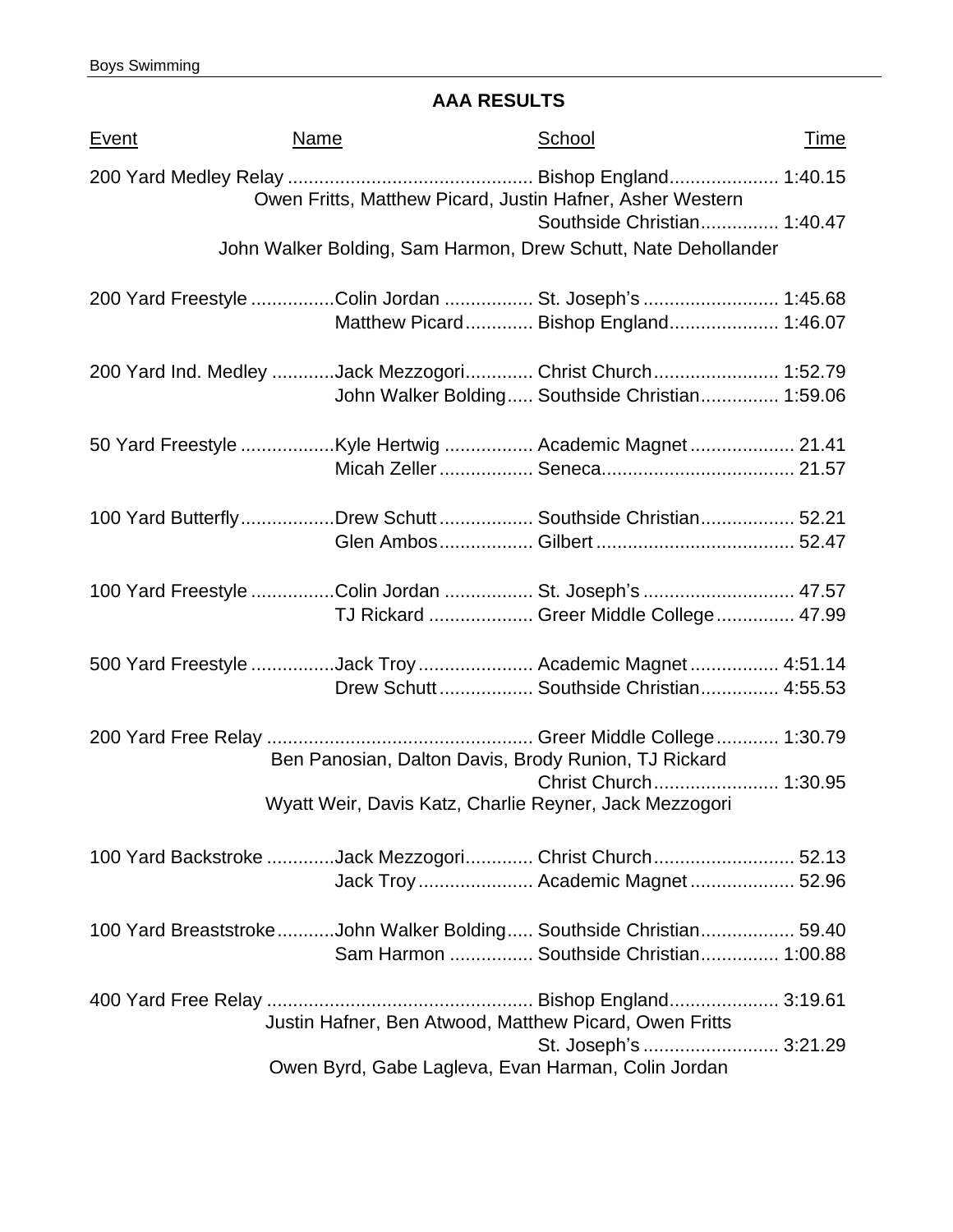### **TEAM CHAMPIONS (1998-99 – 2021-22)**

|         | Champion              | Coach                   |                 | Runner-up             | Coach                   |
|---------|-----------------------|-------------------------|-----------------|-----------------------|-------------------------|
| 1998-99 | Spartanburg           | John Wolfe              |                 | Lancaster             | Medenna Anderson        |
| 1999-00 | Spartanburg           | John Wolfe              |                 | Eastside              | Jim Osborne             |
| 2000-01 | Spartanburg           | John Wolfe              | $143 - 117$     | Eastside              | Jim Osborne             |
|         |                       |                         |                 |                       |                         |
|         | Champion              | <b>Coach</b>            | <b>AAA</b>      | Runner-up             | <b>Coach</b>            |
| 2001-02 | J L Mann              | <b>Carole Barber</b>    | $120 - 77$      | Eastside              | Jim Osborne             |
| 2002-03 | J L Mann              | Carole Barber           | 288 - 241       | Riverside             | <b>Eddie Hughes</b>     |
| 2003-04 | J L Mann              | Carole Barber           | $536 - 401$     | Riverside             | <b>Eddie Hughes</b>     |
| 2004-05 | Riverside             | <b>Eddie Hughes</b>     | $513 - 451$     | Academic Magnet       |                         |
| 2005-06 | J L Mann              | <b>Carole Barber</b>    | $518 - 470$     | Riverside             | Eddie Hughes            |
| 2006-07 | J L Mann              |                         | $563 - 477.5$   | Riverside             | <b>Eddie Hughes</b>     |
|         |                       | Darryn Norton           |                 |                       |                         |
| 2007-08 | J L Mann              | Darryn Norton           | $534.5 - 491$   | Riverside             | <b>Eddie Hughes</b>     |
| 2008-09 | Riverside             | <b>Eddie Hughes</b>     | 550 - 392.5     | J L Mann              | Cile Williamson         |
| 2009-10 | Riverside             | <b>Eddie Hughes</b>     | 448 - 420.5     | J L Mann              | Cile Williamson         |
| 2010-11 | <b>Fort Mill</b>      | <b>Lindsay Hawkins</b>  | $356 - 355$     | Academic Magnet       | <b>Aaron Parks</b>      |
| 2011-12 | <b>Fort Mill</b>      | <b>Lindsay Hawkins</b>  | 460.5 - 284     | Academic Magnet       | <b>Aaron Parks</b>      |
| 2012-13 | Academic Magnet       | <b>Aaron Parks</b>      | 428 - 367       | <b>Bishop England</b> | Rose Van Metre          |
| 2013-14 | Academic Magnet       | <b>Aaron Parks</b>      | 482 - 319       | <b>Bishop England</b> | Rose Van Metre          |
| 2014-15 | <b>Christ Church</b>  | Park Owings             | $365 - 331.5$   | Academic Magnet       | <b>Aaron Parks</b>      |
| 2015-16 | Eastside              | <b>Tiffany Wilson</b>   | 381.5 - 333.5   | Academic Magnet       | Krista Cornehl          |
| 2016-17 | <b>Bishop England</b> | Rose Van Metre          | 401 - 374       | Academic Magnet       | Jonas Sosa              |
| 2017-18 | St Joseph's           | Becky Van Evera         | $462 - 415$     | <b>Bishop England</b> | Rose Van Metre          |
| 2018-19 | St Joseph's           | Becky Van Evera         | $514.5 - 384.5$ | Academic Magnet       | Jacqueline Healy        |
| 2019-20 | St. Joseph's          | Becky Van Evera         | 505-369.50      | Academic Magnet       | Jacqueline Healy        |
| 2020-21 | St. Joseph's          | Becky Van Evera         | 410 - 373.5     | <b>Bishop England</b> | Rose VanMetre           |
| 2021-22 | St. Joseph's          | Becky Van Evera         | 386.5 - 369.5   | Oceanside             | <b>Courtney Beauch</b>  |
|         |                       |                         | <b>AAAA</b>     |                       |                         |
|         | Champion              | Coach                   |                 | Runner-up             | Coach                   |
| 2001-02 | Spartanburg           | John Wolfe              | $105 - 92$      | <b>Fort Mill</b>      | <b>Grey Young</b>       |
| 2002-03 | Wando                 | <b>Christy Swectkie</b> | 259 - 191.5     | Fort Mill             | <b>Grey Young</b>       |
| 2003-04 | Summerville           | Dan McDonough           | 395.5 - 370     | Wando                 | <b>Christy Swectkie</b> |
| 2004-05 | Summerville           | Dan McDonough           | 339.5 - 344     | Wando                 | <b>Christy Swectkie</b> |
| 2005-06 | <b>Fort Mill</b>      | <b>Grey Young</b>       | 435 - 401       | Wando                 | <b>Christy Swectkie</b> |
| 2006-07 | <b>Fort Mill</b>      | Melissa Halstengard     | 408 - 376.5     | Wando                 | <b>Allyson Youmans</b>  |
| 2007-08 | Wando                 | <b>Allyson Youmans</b>  | $360 - 358$     | Mauldin               | <b>Patricia Gettys</b>  |
| 2008-09 | <b>Nation Ford</b>    | Melissa Halstensgard    | 411 - 378       | Mauldin               | <b>Patricia Gettys</b>  |
| 2009-10 | Wando                 | <b>Allyson Youmans</b>  | 343 - 303.5     | Lexington             | Anna Daly               |
| 2010-11 | Lexington             | Anna Daly               | 408 - 300.5     | Spartanburg           | Mary Brito              |
| 2011-12 | Wando                 | Nick Reece              | 378 - 373       | Riverside             | <b>Eddie Hughes</b>     |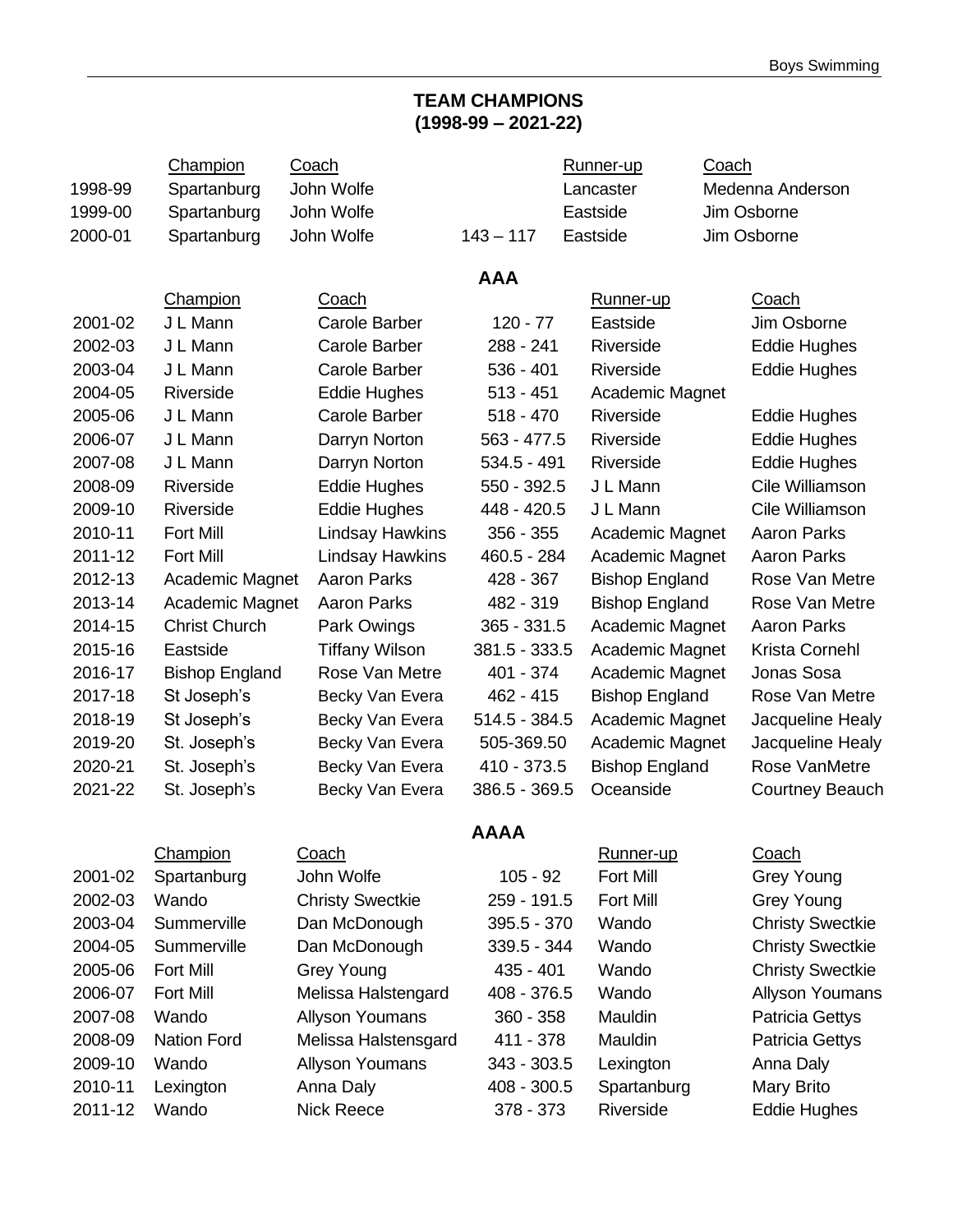#### Boys Swimming

|         | <b>Champion</b> | <u>Coach</u>          |                 | Runner-up          | <b>Coach</b>           |
|---------|-----------------|-----------------------|-----------------|--------------------|------------------------|
| 2012-13 | Wando           | Allyson Brown         | $310 - 288$     | <b>Riverside</b>   | <b>Eddie Hughes</b>    |
| 2013-14 | Riverside       | <b>Eddie Hughes</b>   | 433 - 252       | Spartanburg        | Victoria Merritt       |
| 2014-15 | Riverside       | <b>Eddie Hughes</b>   | $363 - 260$     | <b>Fort Mill</b>   | Cindy VanBuskirk       |
| 2015-16 | Riverside       | <b>Eddie Hughes</b>   | 339 - 280.5     | Wando              | <b>Cheryl Durden</b>   |
| 2016-17 | Eastside        | Tiffany Wilson        | 484 - 392.5     | South Aiken        | Holly Rickman          |
| 2017-18 | Eastside        | <b>Tiffany Watson</b> | 497.5 - 378.5   | South Aiken        |                        |
| 2018-19 | Eastside        | <b>Tiffany Watson</b> | 566.5 - 319.5   | North Augusta      | <b>Kelsey Williams</b> |
| 2019-20 | Eastside        | <b>Michael Martin</b> | $511 - 315$     | North Augusta      | <b>Kelsey Williams</b> |
| 2020-21 | Eastside        | <b>Tiffany Watson</b> | 489.5 - 351     | Hilton Head Is.    | Mike Lane              |
| 2021-22 | Eastside        | Tiffany Watson        | 603.50-285      | Lucy Beckham       | <b>Zach Parker</b>     |
|         |                 |                       | <b>AAAAA</b>    |                    |                        |
|         | Champion        | Coach                 |                 | Runner-up          | Coach                  |
| 2016-17 | Riverside       | <b>Eddie Hughes</b>   | 427 - 360       | Wando              | Cheryl Durden          |
| 2017-18 | Wando           | Allyson Brown         | 465 - 361       | Riverside          | <b>Eddie Hughes</b>    |
| 2018-19 | Wando           | Allyson Brown         | 385 - 252       | <b>Fort Mill</b>   | Cindy VanBuskirk       |
| 2019-20 | JL Mann         | Roger Zuchowski       | $332.5 - 330.5$ | <b>Nation Ford</b> | Lori Glasco            |
| 2020-21 | JL Mann         | Cile Williamson       | $376 - 303.5$   | Wando              | Cheryl Durden          |
| 2021-22 | JL Mann         | Cile Williamson       | 314-310         | Wando              | Cheryl Durden          |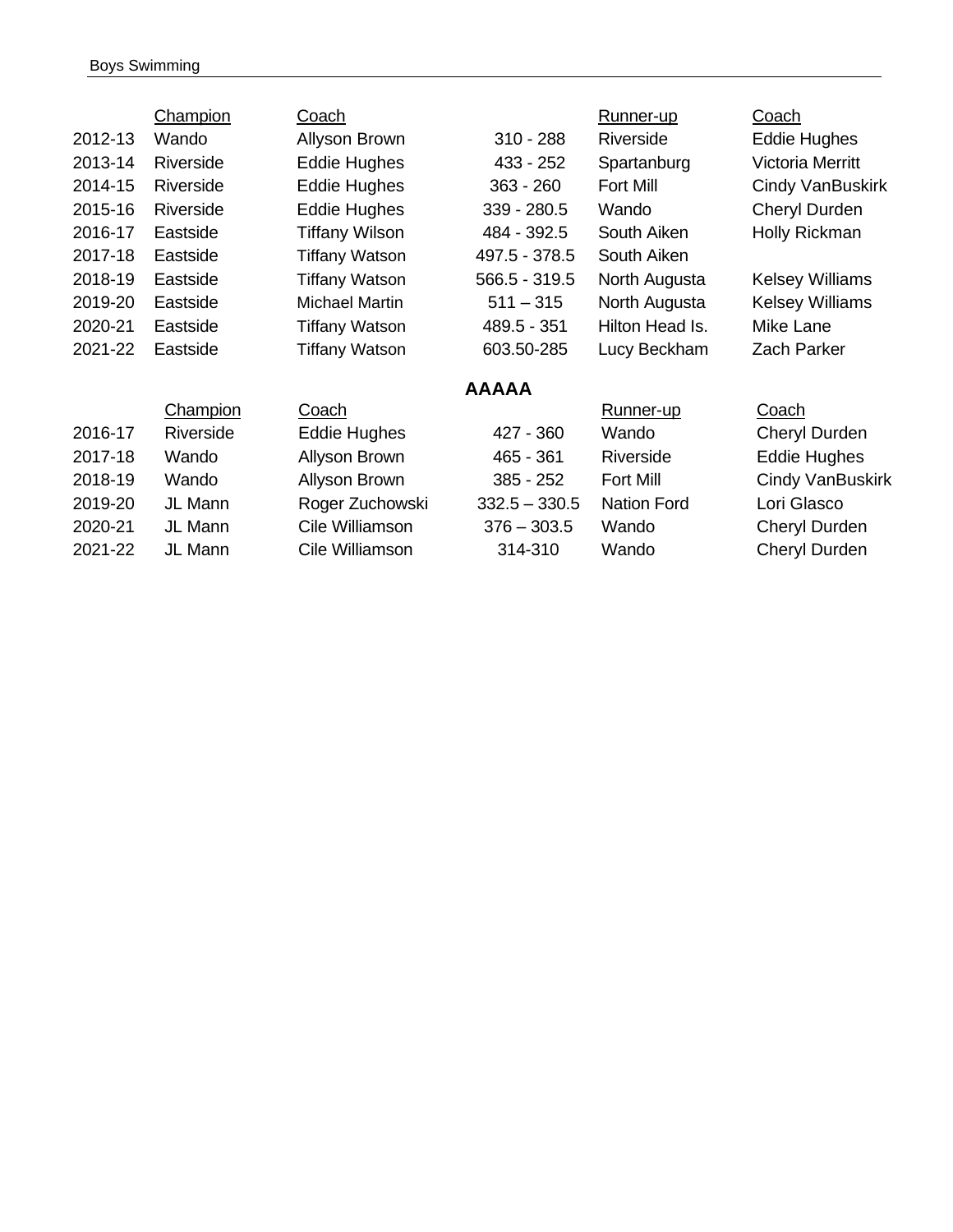### **SCHOOL RECORDS**

### **Most State Championships**

| 9J L Mann  2001, 02, 03, 05, 06, 07, 19, 20, 21 |
|-------------------------------------------------|
|                                                 |
|                                                 |
|                                                 |

### **Four-event Winner in State Meet**

| 200 yd Medley Relay, 50 yd Freestyle, 100 yd Freestyle, 200 yd Freestyle Relay               |  |
|----------------------------------------------------------------------------------------------|--|
| 50 yd Free Style, 100 yd Freestyle, 200 yd Freestyle Relay, 400 yd Freestyle Relay           |  |
| 200 yd Medley Relay, 200 yd Freestyle, 500 yd Freestyle, 200 yd Freestyle Relay              |  |
| 200 yd Medley Relay, 200 Yard Ind. Medley, 100 Yard Butterfly, 400 Yard Free Relay           |  |
| 200 Yard Medley Relay, 200 Yard Freestyle, 500 Yard Freestyle, 400 Yard Free Relay           |  |
| 200 Yard Medley Relay, 200 Yard Individual, 100 Yard Breaststroke, 400 Yard Free Relay       |  |
| 200 Yard Ind. Medley, 100 Yard Freestyle, 200 Yard Freestyle Relay, 400 Yard Free Relay      |  |
| 200 Yard Medley Relay, 50 Yard Freestyle, 100 Yard Freestyle, 200 Yard Freestyle Relay       |  |
|                                                                                              |  |
| 200 Yard Ind. Medley, 100 yard Backstoke, 200 yard Freestyle Relay, 400 yard Freestyle Relay |  |